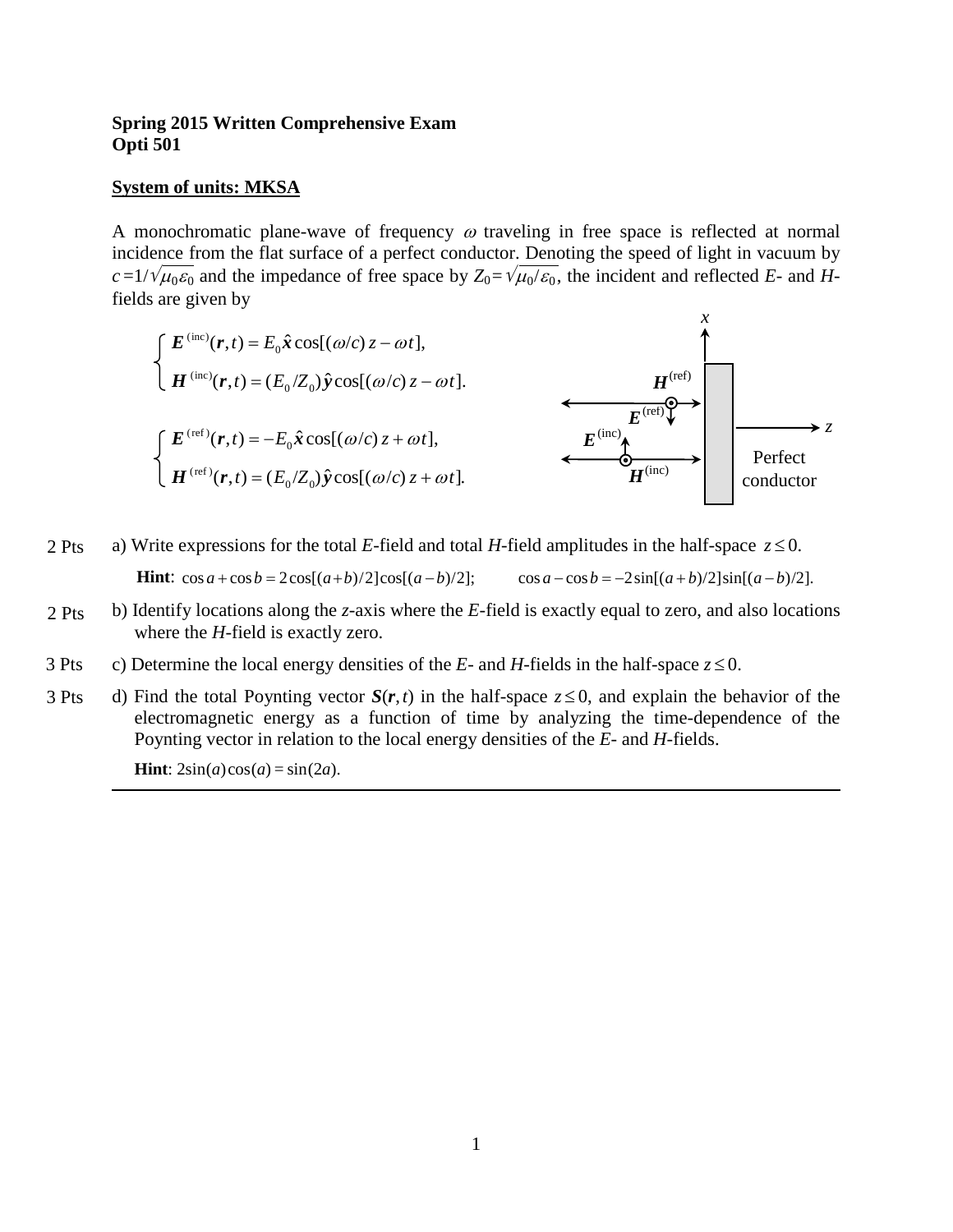OPTI 502

Consider the optical system depicted in Fig. 1. The system consists of a negative thin lens (L1) and a positive thin lens (L2) having an equal absolute value of focal length |f|. The spacing between L1 and L2 lenses is |f|.

- 1) (2 pts) Calculate system focal length.
- 2) (2 pts) Identify the locations of the  $1<sup>st</sup>$  and  $2<sup>nd</sup>$  principal planes with respect to the first lens element.
- 3) (2 pts) Identify the location of an aperture stop such that the system operates as a telecentric system.
- 4) (2 pts) For the location of the aperture stop identified from 3), sketch the trajectories of an upper marginal ray and a chief ray. Assume the object is at –Infinity.
- 5) (2 pts) For the location of the aperture stop identified from 3), identify the diameter of the lens element L2 in mm so that no vignetting occurs on lens element L2. Assume |f|=10mm, F/#=5, the object is at –Infinity, and the tangent of object angle is 0.1.



Fig. 1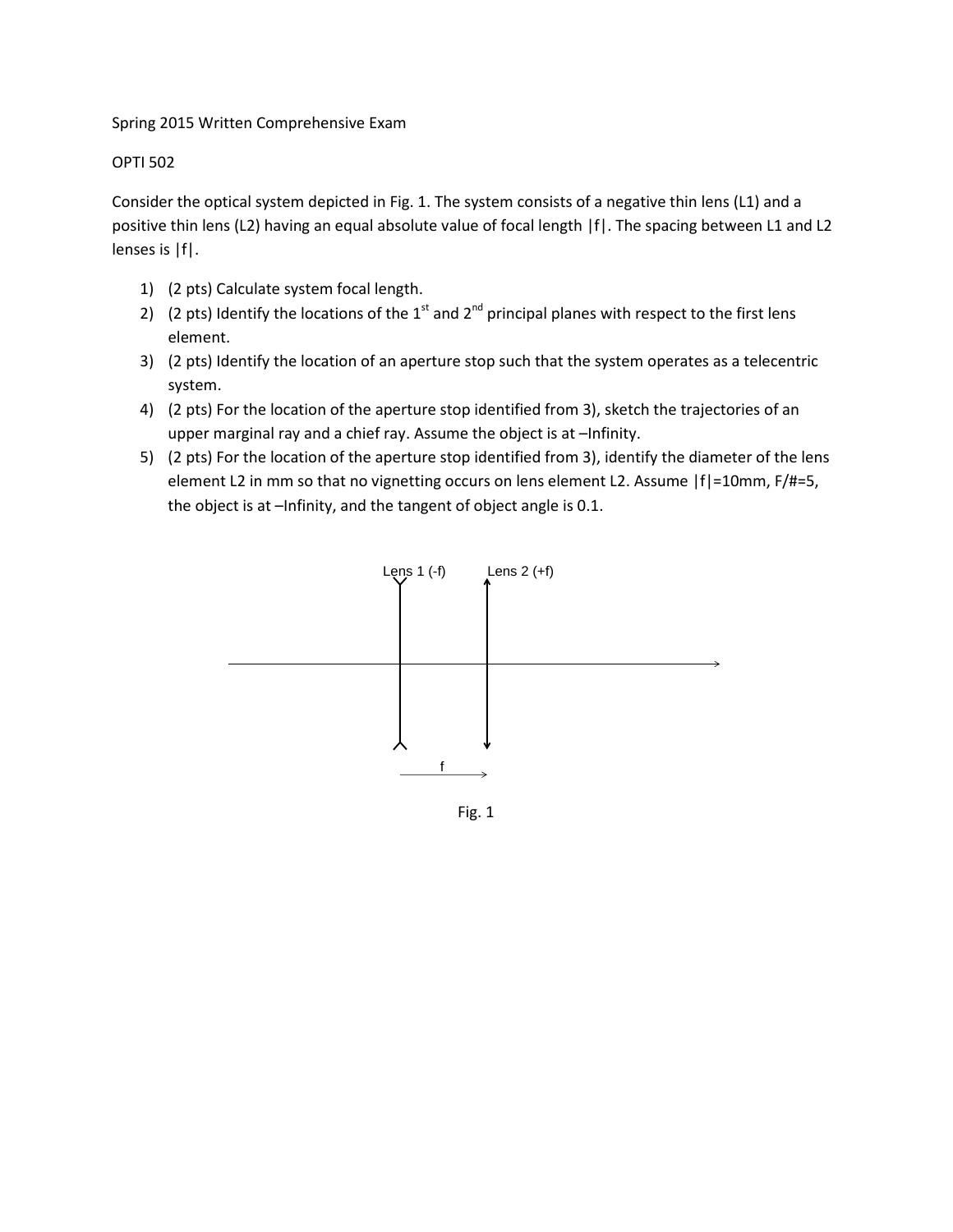OPTI 503

An F/# = 10 N-BK7 lens has  $W_{040} = 1$  wave of spherical aberration. The working wavelength is 0.5876 µm. The focal length  $f_d = 100$  mm. The refractive index of N-BK7 is  $n_d = 1.5168$  and Abbe value is

$$
V_d = \frac{n_d - 1}{n_F - n_C} = 64.17.
$$

- 1. Calculate the amount of the transverse ray aberration  $\varepsilon_v$  in mm for an upper marginal ray? (1 pt)
- 2. To cancel out the transverse aberration of the marginal ray, what amount of defocus in mm should be introduced? How far should the image plane be moved from the paraxial image plane? (4 pts)
- 3. What amount of defocus should be introduced to minimize the wavefront variance (HINT: midfocus)? (1 pt)
- 4. If the size of the lens aperture is increased so that the  $F/\# = 5$ , what is the new spherical aberration value  $W_{040}$  and what is the new ray aberration  $\varepsilon_v$ ? (2 pts)
- 5. What is the longitudinal chromatic aberration between *F* and *C* wavelengths (0.486 µm and  $0.6563 \,\mathrm{\mu m}$ ? (2 pts)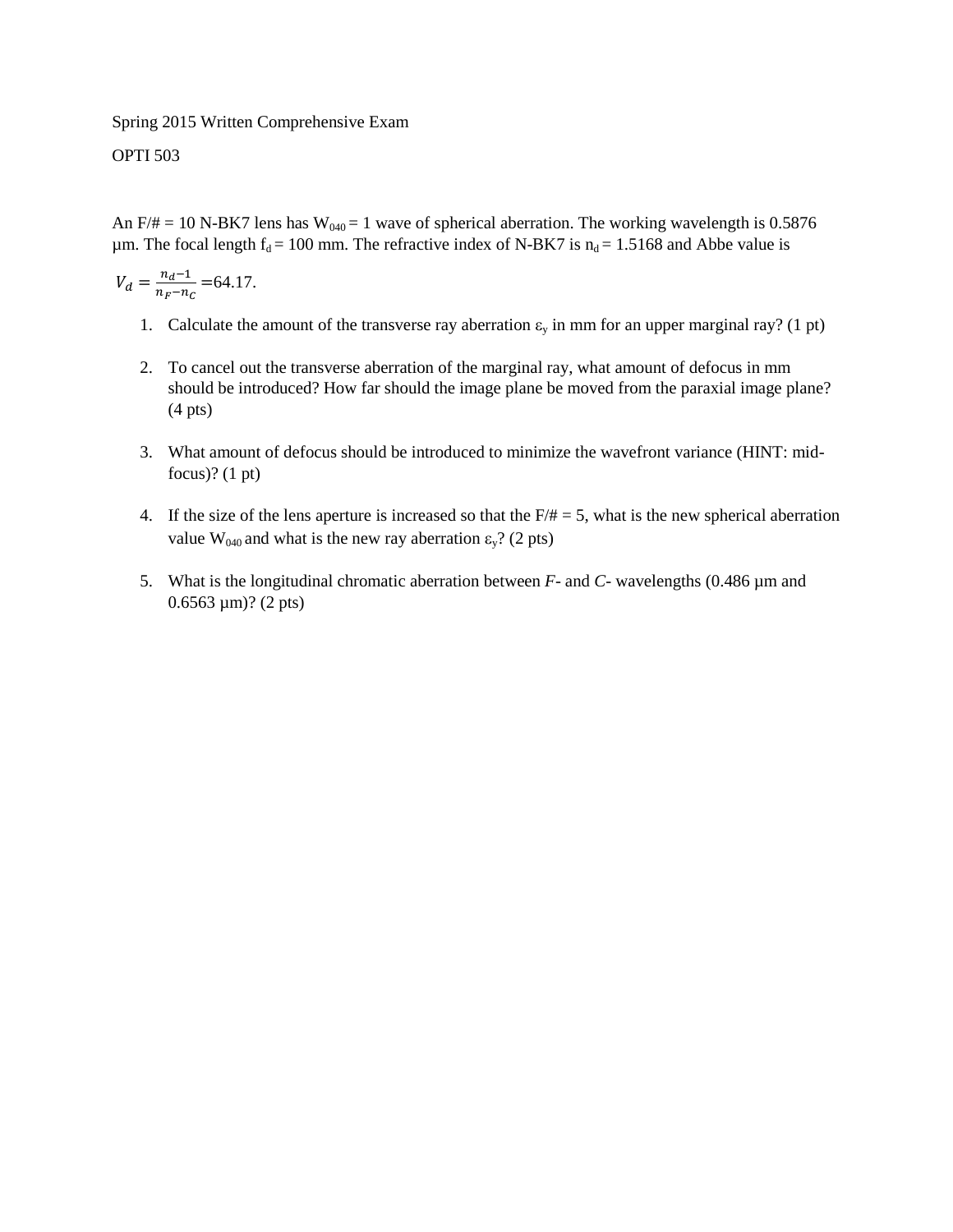

Hypothetical Laser Beam 1 and Laser Beam 2 are coherent and of equal phase and equal amplitude. Each beam is focused by a lens. Locations of foci are shown (units of wavelength). Polarization is out of the plane of the drawing. Ignore diffraction effects.

a.) (6pts) Sketch the fringe pattern by showing locations of bright fringe centers. Label each fringe with *m*, which is the corresponding OPD in waves.

b.) (2pts) What is the geometric shape of the fringe centers?

b.) (2pts) Approximately how many fringes are visible in this cross section?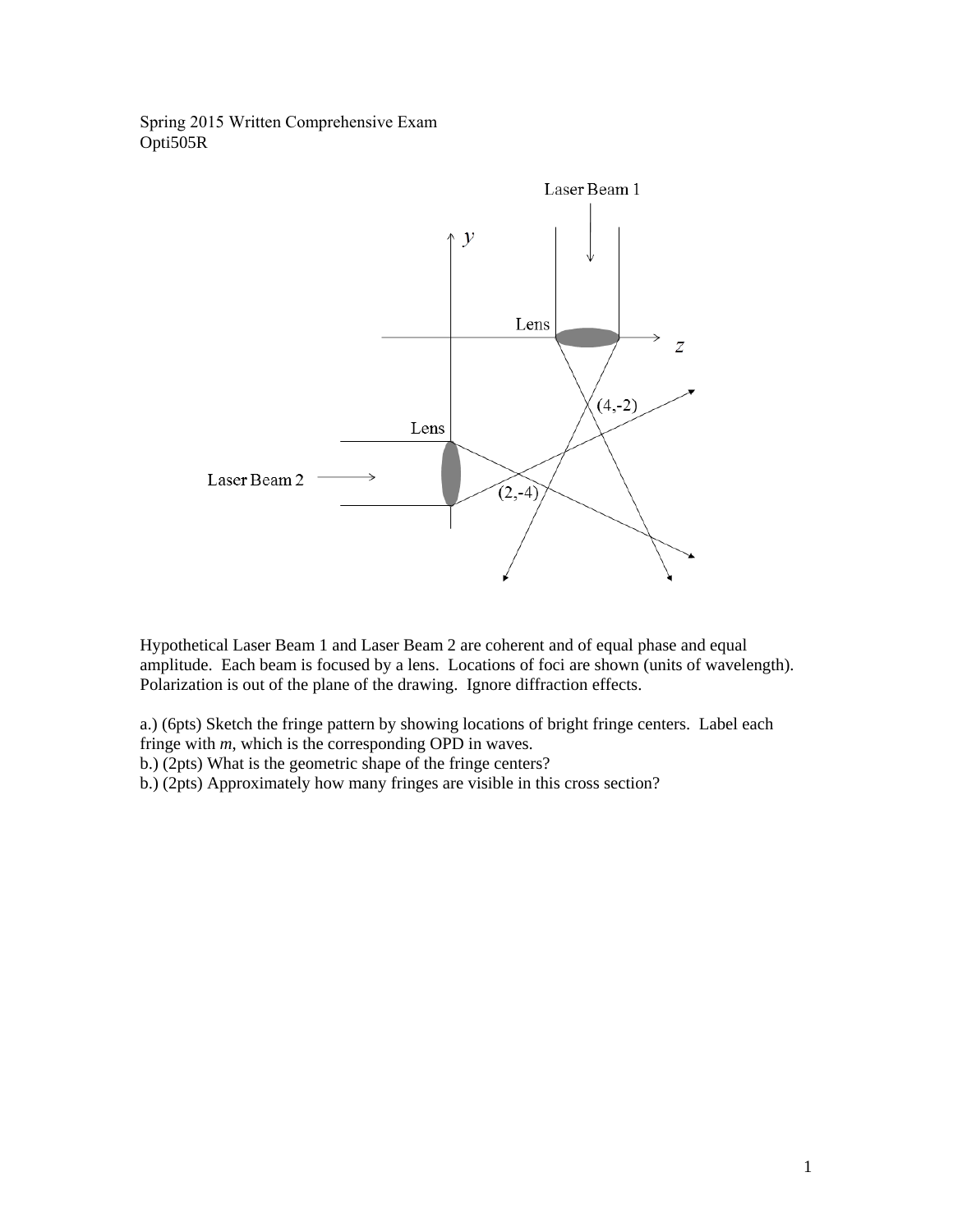### **Spring 2015 Comprehensive Exam OPTI 507**

Assume you have a crystal with the following primitive translation vectors in reciprocal space:  $\vec{A} = \frac{2\pi}{a}\hat{x}$ ,  $\vec{B} = \frac{2\pi}{a}\hat{y}$  and  $\vec{C} = \frac{2\pi}{c}\hat{z}$  with  $a \neq c$ . Determine the size of the primitive unit cell (call it  $V_r$ ) in reciprocal space, the primitive translation vectors in real space, the size of the Wigner-Seitz cell, and a vector that is normal to the plane (341) [just state the vector and its Cartesian components, it is not requested that you prove that your vector is indeed normal to the plane (341)].

(10 points)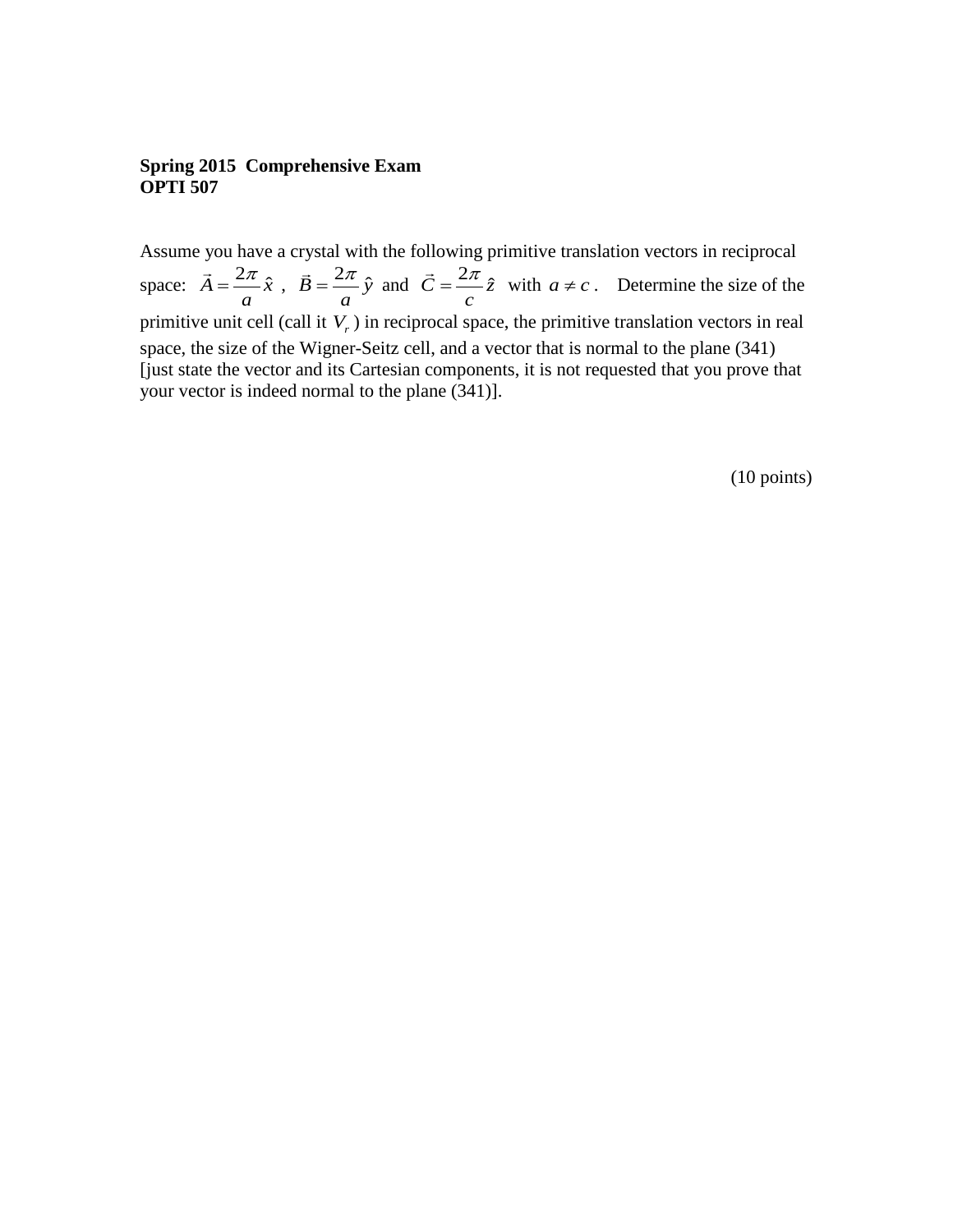Consider an atom interacting with a monochromatic optical plane wave of angular frequency  $\omega$ , polarization  $\hat{\epsilon}$ , and electric field amplitude  $\mathcal{E}_0$ . In the 2-level atom approximation, the atom is treated as having a ground state  $|\psi_g\rangle$  and a single excited state  $|\psi_e\rangle$ , which are associated with internal-state energies of  $E_q$  and  $E_e$  (respectively). For the following questions, we consider the semiclassical model of atom-light interaction, and neglect spontaneous emission effects.

(a - 1 point.) In terms of the quantities given above, write an expression for the electric dipole matrix element associated with the transition between the ground and excited states. Define any additional quantities that you use if they are not already defined above. You do not need to (nor can you) solve for the dipole matrix element. You may write the dipole matrix element as either a vector or scalar quantity, as long as it is consistent with your answers to the questions below.

(b - 4 points.) Assume that the atom is in the ground state at time  $t = 0$ . Write a mathematical expression for the probability  $P_e(t)$  of finding the atom in the excited state as a function of t, assuming the electric field also turns on at  $t = 0$ . Name and define each of the new quantities and parameters that appear in your expression in terms of the physical parameters and quantities defined at the introduction to this problem. For example, the bare Rabi frequency should appear in your expression, and you should define this in terms of the quantities given above. You do not need to redefine the dipole matrix element. If you do not remember the formula, make a sketch of  $P_e(t)$  vs t and for partial credit, give your best guess at the correct mathematical expression.

(c - 2 points.) In addition to the two-level atom and semi-classical approximations, what two other approximations are involved in obtaining the probability  $P_e(t)$  that you gave or sketched above? Name and briefly describe these approximations.

(d - 2 points.) Suppose that the light is tuned to the atomic resonance, and that the bare Rabi frequency for the atom-light coupling is  $10^6$  rad/s. The light is turned on at  $t = 0$ , when the atom is in the ground state, and is turned off at a time that corresponds to a  $\pi$  pulse. Give a number for the duration of time that the light is on, and indicate the state of the atom at the end of the  $\pi$  pulse.

(e - 1 point.) Suppose that the atom is initially in the ground state, then interacts with onresonant light for a time corresponding to a  $\pi/2$  pulse. Give an expression for  $\langle E \rangle$ , the expectation value of the internal energy of the atom, at the moment that the light turns off.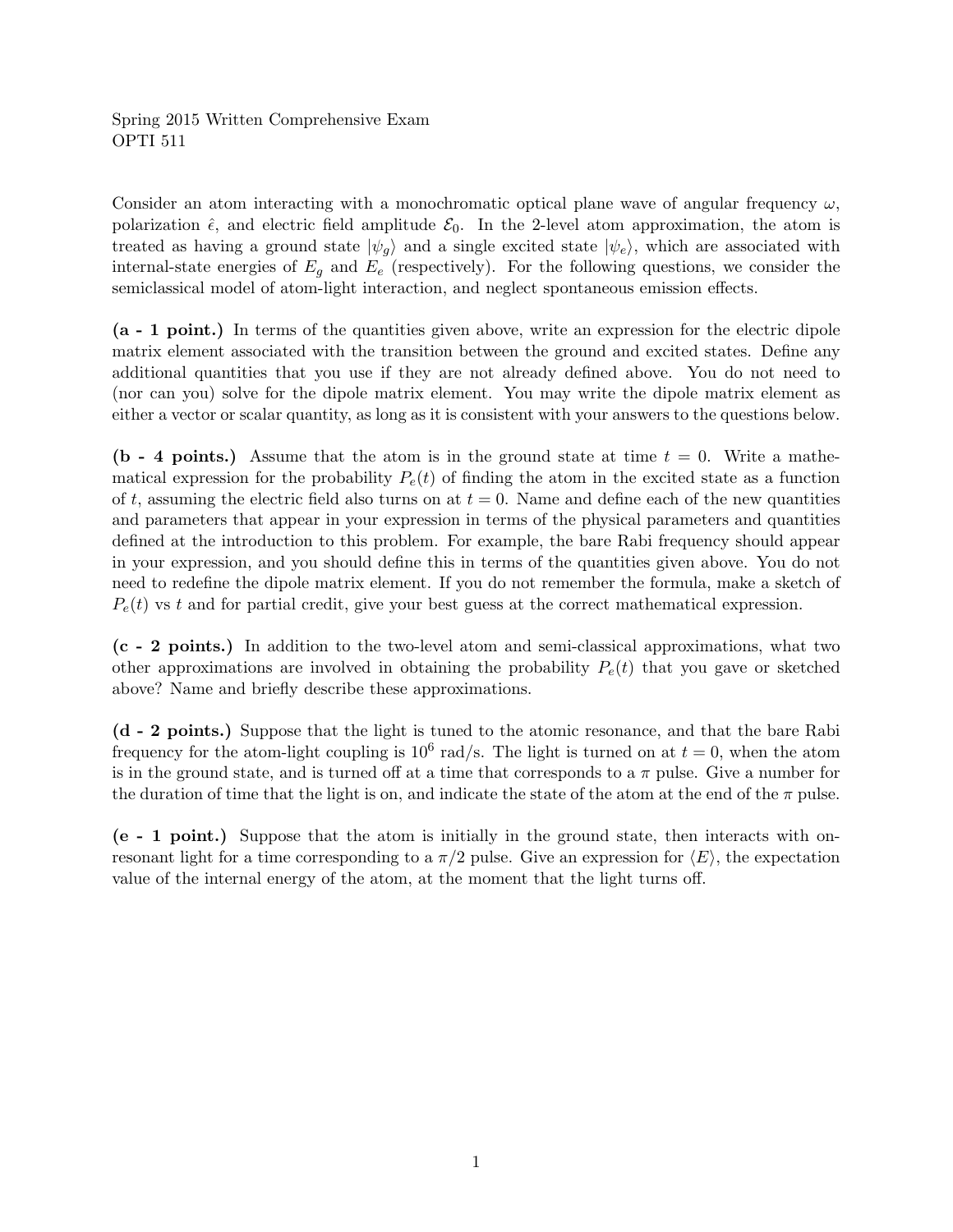Spring 2015 Written Comprehensive Examination OPTI 537

Answer the following questions related to radiative transport. The radiative transport equation (RTE), or Boltzmann equation, describes the time evolution of a phase-space distribution function *w* in terms of four processes: absorption, emission, propagation, and scatter

$$
\frac{dw}{dt} = \left[\frac{\partial w}{\partial t}\right]_{abs} + \left[\frac{\partial w}{\partial t}\right]_{emiss} + \left[\frac{\partial w}{\partial t}\right]_{prop} + \left[\frac{\partial w}{\partial t}\right]_{scat}
$$
(1)

**(a) (1 point)** What is*w* a function of and what are its units? What does it describe?

**(b) (2 points)** In class, we derived forms for each of the terms in the RTE and wrote an overall spatio-temporal-integro-differential transport equation of the form:

$$
\frac{dw}{dt} = -c_m \mu_{total} w + \Xi_{p,E} - c_m \hat{\mathbf{s}} \cdot \nabla w + \mathbf{K} w \tag{2}
$$

where *K* is an integral operator. Write a general expression for the *K* operator for both inelastic collisions and elastic collisions**.**

**(c) (2 points)** For the rest of the questions, please consider the propagation of photons is limited to one plane (problem is in 2 dimensions and not 3).

Consider a point source emitting incoherent light at a constant rate isotropically in all directions in air. Assume that scattering in air **cannot** be neglected but that absorption can. Further assume that when a scatter occurs, it is elastic and the angle of scatter is isotropic in all directions. Write (but do not solve) an RTE that fully describes this system. If you introduce terms, please describe what they are.

**(d) (3 points)** We now add an ideal thin lens to the setup in part c). A distance R away from the point source is an ideal thin lens of infinite extent (see picture). Again, scattering in air **cannot** be neglected but that absorption can. Write (but do not solve) an RTE that fully describes this system. If you introduce terms, please describe what they are.



(HINT 1) It may be helpful to remember that the ABCD matrix for an ideal thin lens is 1 0  $-\frac{1}{f}$  1. (HINT 2) An ideal thin lens changes the direction of a ray. The only term in the RTE that changes ray direction is the scattering kernel.

**(e) (2 points)** What terms would need to be modified in your RTE for part to include chromatic aberration in the thin lens.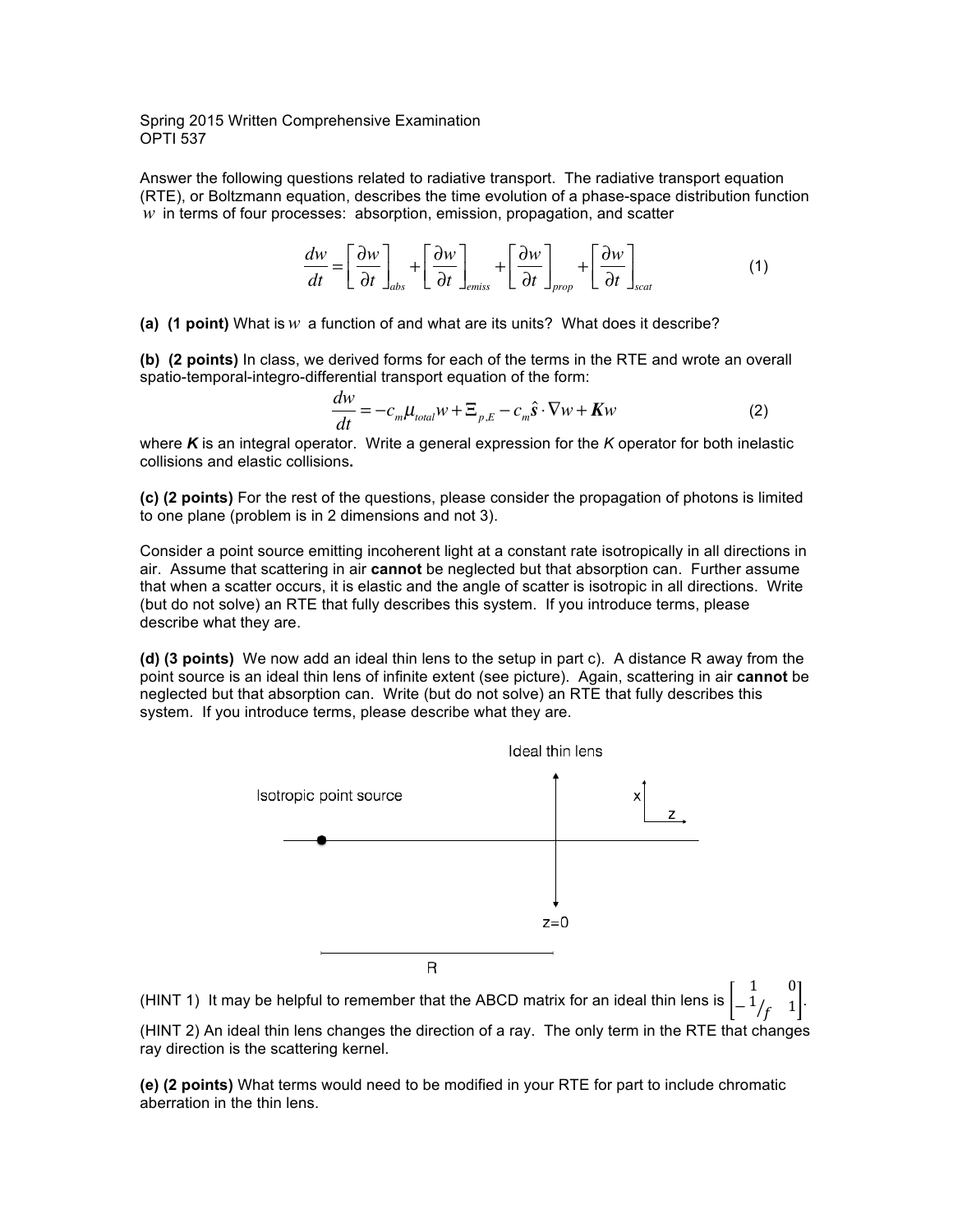Consider an atom interacting with a monochromatic optical plane wave of angular frequency  $\omega$ , polarization  $\hat{\epsilon}$ , and electric field amplitude  $\mathcal{E}_0$ . In the 2-level atom approximation, the atom is treated as having a ground state  $|\psi_g\rangle$  and a single excited state  $|\psi_e\rangle$ , which are associated with internal-state energies of  $E_q$  and  $E_e$  (respectively). For the following questions, we consider the semiclassical model of atom-light interaction, and neglect spontaneous emission effects.

(a - 1 point.) In terms of the quantities given above, write an expression for the electric dipole matrix element associated with the transition between the ground and excited states. Define any additional quantities that you use if they are not already defined above. You do not need to (nor can you) solve for the dipole matrix element. You may write the dipole matrix element as either a vector or scalar quantity, as long as it is consistent with your answers to the questions below.

(b - 4 points.) Assume that the atom is in the ground state at time  $t = 0$ . Write a mathematical expression for the probability  $P_e(t)$  of finding the atom in the excited state as a function of t, assuming the electric field also turns on at  $t = 0$ . Name and define each of the new quantities and parameters that appear in your expression in terms of the physical parameters and quantities defined at the introduction to this problem. For example, the bare Rabi frequency should appear in your expression, and you should define this in terms of the quantities given above. You do not need to redefine the dipole matrix element. If you do not remember the formula, make a sketch of  $P_e(t)$  vs t and for partial credit, give your best guess at the correct mathematical expression.

(c - 2 points.) In addition to the two-level atom and semi-classical approximations, what two other approximations are involved in obtaining the probability  $P_e(t)$  that you gave or sketched above? Name and briefly describe these approximations.

(d - 2 points.) Suppose that the light is tuned to the atomic resonance, and that the bare Rabi frequency for the atom-light coupling is  $10^6$  rad/s. The light is turned on at  $t = 0$ , when the atom is in the ground state, and is turned off at a time that corresponds to a  $\pi$  pulse. Give a number for the duration of time that the light is on, and indicate the state of the atom at the end of the  $\pi$  pulse.

(e - 1 point.) Suppose that the atom is initially in the ground state, then interacts with onresonant light for a time corresponding to a  $\pi/2$  pulse. Give an expression for  $\langle E \rangle$ , the expectation value of the internal energy of the atom, at the moment that the light turns off.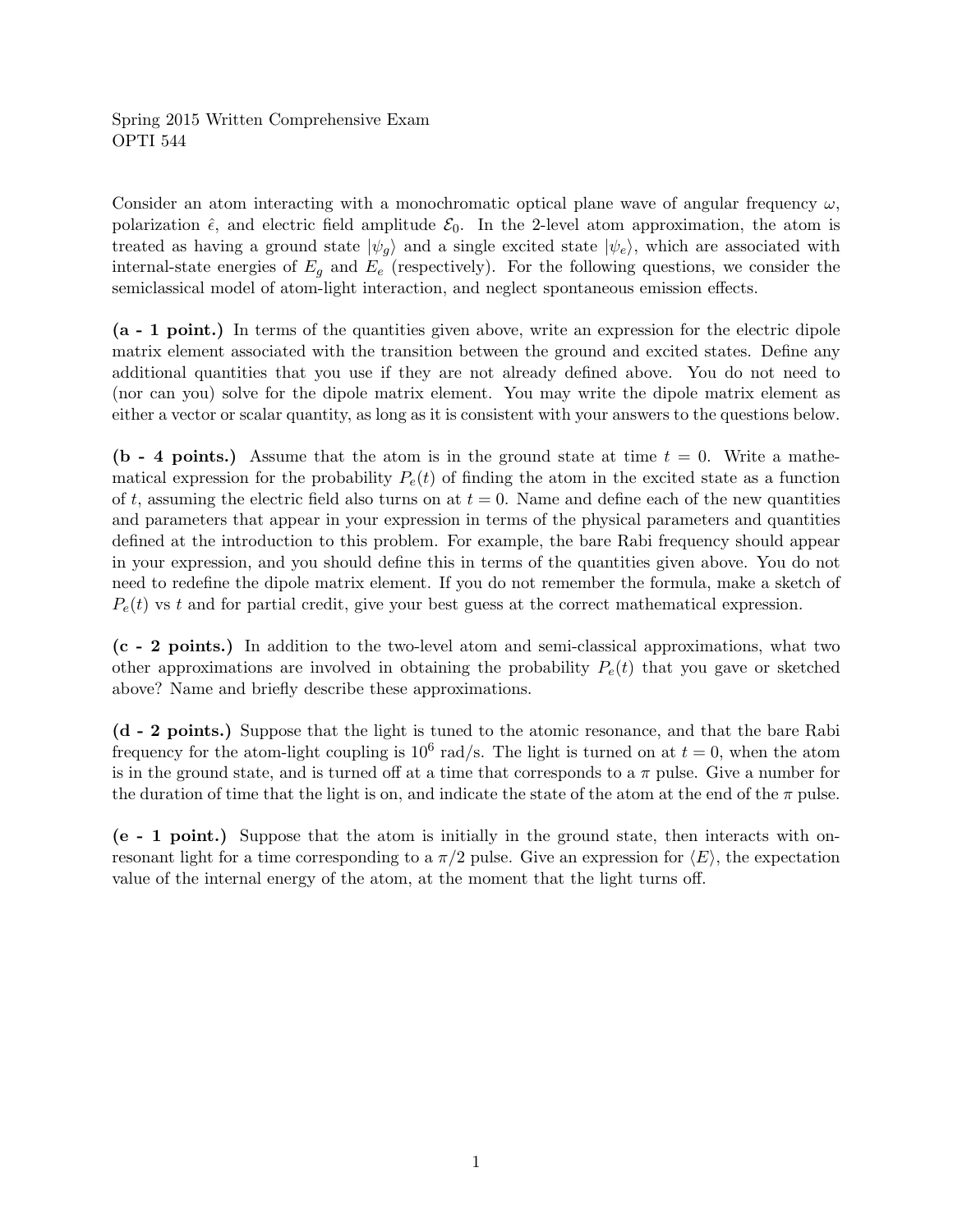This problem explores the ray and Gaussian beam optics of an optical resonator. The ABCD law for the complex beam parameter  $\frac{1}{q} = \frac{1}{R} + \frac{2i}{kw^2}$  for a single round trip of the resonator is given by

$$
\frac{1}{q_{n+1}}=\frac{C+D/q_n}{A+B/q_n},\qquad M_L=\left(\begin{array}{cc} 1 & L \\ 0 & 1 \end{array}\right),\qquad M_R=\left(\begin{array}{cc} 1 & 0 \\ -2/R & 1 \end{array}\right),
$$

 $M_L$  and  $M_R$  being the ray transfer matrices for free-space and a mirror.

(a - 2pts) We consider a hemi-confocal optical resonator composed of one flat mirror and one concave curved mirror of radius of curvature  $R$  separated by a distance  $L = R/2$ . Calculate the ray transfer matrix  $M_1$  for a single round trip of this resonator taking the flat mirror as the reference plane.

(b - 2pts) For the ray optics approach consider an initial ray vector  $\binom{x_0}{x_0'}$ . By examining the ray vector  $\binom{x_1}{x'_1}$  after one round trip argue that a single round trip of the hemi-confocal resonator corresponds to an optical system that produces a Fourier transform.

(c - 2pts) Building on part (b), show that for an initial on-axis ray  $(x_0 = 0)$ the ray also crosses the axis after two and four round trips,  $x_2 = x_4 = 0$ . (Hint: You need to calculate  $M_2$  and  $M_4$  for two and four round trips.)

(d - 2pts) Turning now to the Gaussian beam optics of the hemi-confocal resonator, consider an initial Gaussian beam at the flat mirror of infinite radius of curvature and spot size  $w_0$ . Show that the Gaussian beam spot sizes  $w_2$  and  $w_4$  after two and four round trips of the resonator, respectively, are both equal to the initial spot size  $w_2 = w_4 = w_0$ . Thus, the initial field is reproduced in spot size after every two round trips of the resonator, irrespective of the value of  $w_0$ , analogous to the ray crossing in part (c).

(e - 2pts) Obtain an expression for the spot size  $w_1$  after one round trip of the resonator given the initial spot size  $w_0$ . By demanding that  $w_1 = w_0$ , so that the spot size repeats after every round trip, obtain an expression for the stable Gaussian mode size  $w_0$  of the hemi-confocal optical resonator in terms of  $k$  and  $L$ .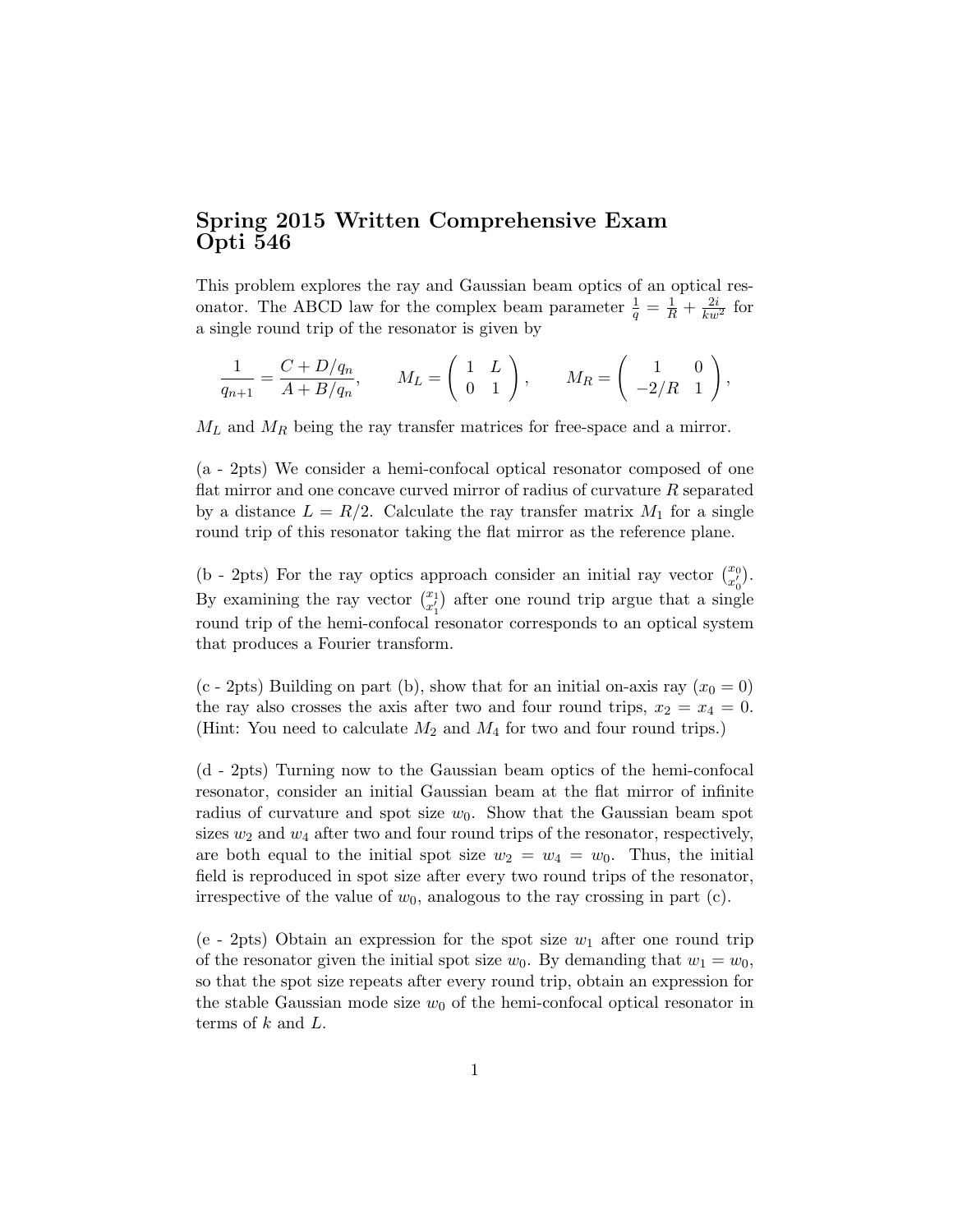## **System of units: MKSA**

Inside a homogeneous, isotropic, non-magnetic, dielectric medium of refractive index  $n(\omega)$ , a monochromatic, homogeneous plane-wave propagates along the *z*-axis. The plane-wave is linearly-polarized along the *x*-axis, and the medium is transparent, that is,  $n(\omega)$  is real and positive.

- a) Write expressions for the plane-wave's electric and magnetic fields,  $E(r, t)$  and  $H(r, t)$ , in terms of the *E*-field amplitude  $E_0$ , the angular frequency  $\omega$ , the refractive index  $n(\omega)$ , the speed of light in vacuum *c*, and the impedance of free space  $Z_0$ . 4 Pts
- b) Express the dielectric function  $\varepsilon(\omega)$  and the electric susceptibility  $\chi(\omega)$  as functions of the refractive index  $n(\omega)$ . 2 Pts
- c) Write an expression for the polarization distribution  $P(r,t)$  in terms of  $E_0$ ,  $\omega$ ,  $c$ ,  $\varepsilon_0$  and  $n(\omega)$ . What are the distributions of the electric bound-charge and bound-current densities,  $\rho_{\text{bound}}(r,t)$ and  $J_{\text{bound}}(r,t)$ , in the medium? 4 Pts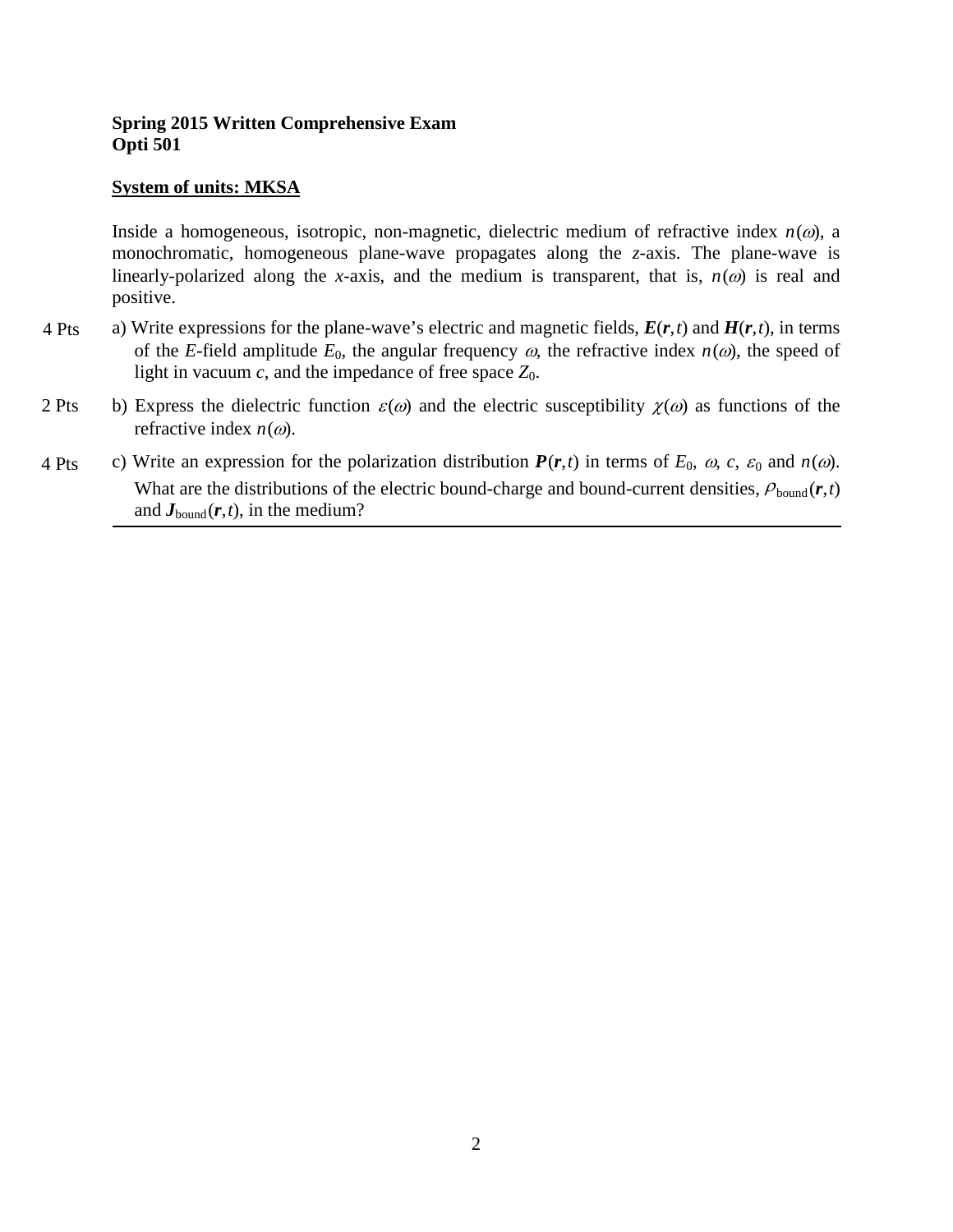You are building a f/10 camera system to be used with a CMOS sensor. The focal length of the objective or imaging lens is f=100 mm. To construct this lens system, you have available only two positive lenses with focal lengths of 50 mm and 100 mm, but you have an unlimited selection of negative lenses. All the lenses are ideal thin lenses, the object is at infinity, and the aperture stop is located at the lens element closest to the object.

- 1. When a single f=100 mm thin lens is used as the objective lens, what are the back working distance and the diameter of the aperture stop? (1 pt)
- 2. The CMOS sensor has 1000x1000 pixels, each pixel is 5x5 µm. What is the diagonal field of view in degrees? (1 pt)
- 3. Due to the space limitations, the distance from the last lens to the CMOS sensor should be 80 mm. Using one positive lens and one negative lens construct the objective lens with a system focal length f=100 mm. Which two lenses will you use? What is the required element spacing, and which lens is closer to the CMOS sensor? What are the exit pupil position and exit pupil diameter? (4 pts)
- 4. You now want to build an objective with the same focal length f=100 mm, but with a distance between the last lens element and to CMOS sensor larger than 100 mm. What is the focal length of the negative lens you will use? What is the element spacing, and what is the distance between the last lens and the CMOS sensor? (2 points)
- 5. In either of the situations described in parts 3 or 4, a 20mm thick beamsplitter cube (refractive index n=1.5) is placed between the second lens and the sensor. Discuss in detail what changes are required to obtain an in‐focus image on the sensor. Assume the beamsplitter cube does not introduce any aberration. ( 2 pts)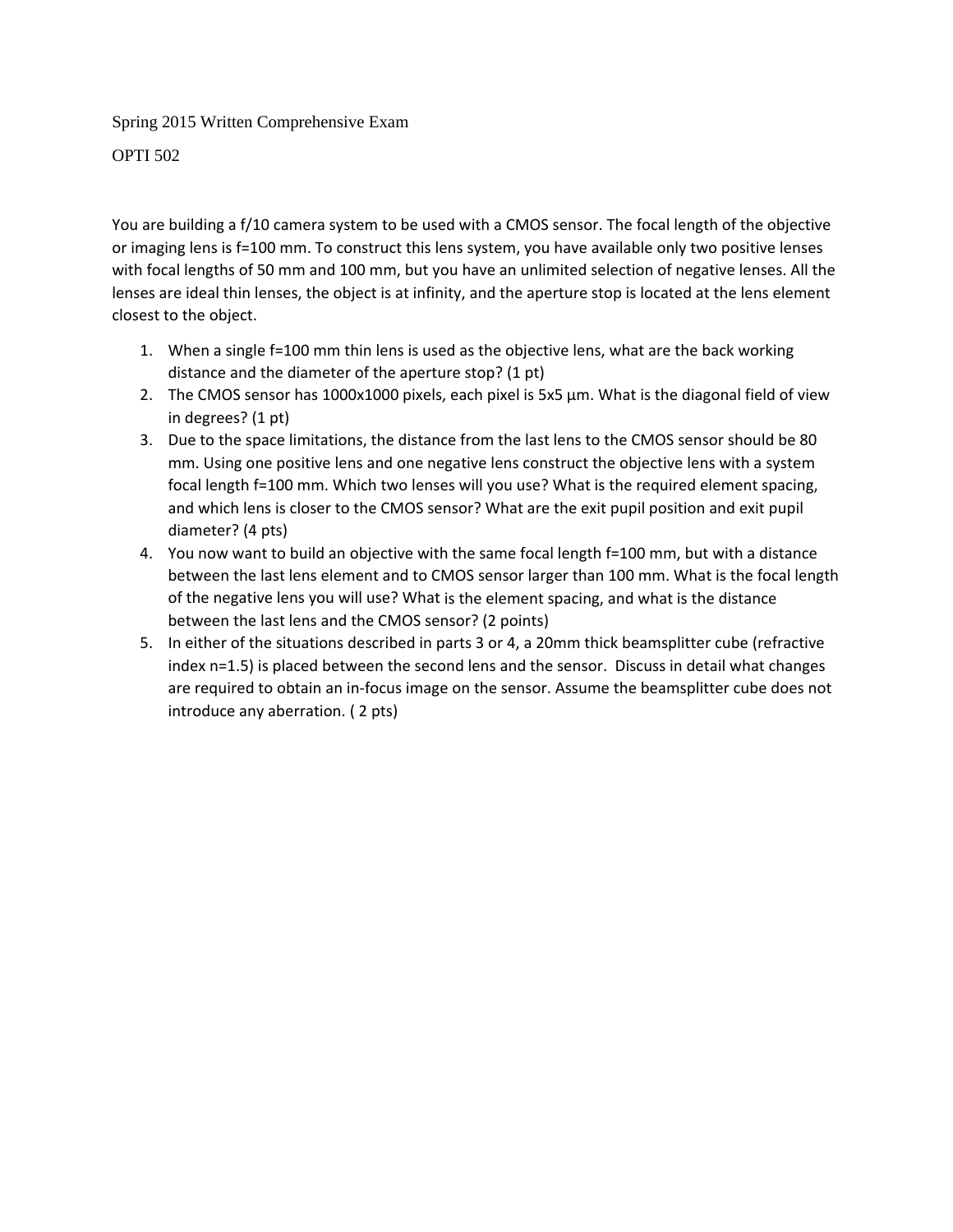Spring 2015 Written Comprehensive Exam Page 1 OPTI 503

Two RED and GREEN LEDs are provided. The special radiances of the two LEDs are listed in Table 1. The luminous efficiencies and corresponding xyz color matching functions are given in Table 2. The CIE xy chromaticity diagram is also shown below. The white point is located at  $(0.33, 0.33)$ .

Answer the following questions:

- (5 points) Compute the radiance, luminance, XYZ tristimulus values, and x-y chromaticity coordinates of the two LEDs. This calculation must make use of the spectral data provided in Table 1 and Table 2.
- (3 points) The light of the two LEDs are combined to produce a new beam (assume beams are perfectly overlapped in space). Compute the total luminance, the XYZ tristimulus values, and chromaticiy coordinates of the new color resulted from the beam mixing.
- (2 points) Determine the dominant wavelength and color purity of the resulted color when the LEDs are combined.

|           | <b>rault</b> 1<br>Specular radiance of LED chillers |                                           |  |  |  |
|-----------|-----------------------------------------------------|-------------------------------------------|--|--|--|
|           | Wavelength                                          | Spectral radiance (watts/ $(m^2.sr.um)$ ) |  |  |  |
|           | $(\lambda)$ (nm)                                    |                                           |  |  |  |
| Red LED   | $\lambda$ <635nm                                    | $\theta$                                  |  |  |  |
|           | 635 <sub>nm</sub>                                   | 30                                        |  |  |  |
|           | 640 <sub>nm</sub>                                   | 100                                       |  |  |  |
|           | 645 <sub>nm</sub>                                   | 30                                        |  |  |  |
|           | $\lambda > 645$ nm                                  | $\theta$                                  |  |  |  |
|           |                                                     |                                           |  |  |  |
| Green LED | $\lambda$ <505nm                                    | 0                                         |  |  |  |
|           | 505nm                                               | 20                                        |  |  |  |
|           | 510 <sub>nm</sub>                                   | 80                                        |  |  |  |
|           | 515nm                                               | 20                                        |  |  |  |
|           | $\lambda$ > 515nm                                   | 0                                         |  |  |  |

Table 1 Spectral radiance of LED emitters

Table 2 Data for luminous sensitivity and color matching functions

| Wavelength       | Luminous efficiency | x-bar $(\lambda)$ | y-bar $(\lambda)$ | z-bar $(\lambda)$ |
|------------------|---------------------|-------------------|-------------------|-------------------|
| $(\lambda)$ (nm) | $v(\lambda)$        |                   |                   |                   |
| 645              | 0.1382              | 0.3608            | 0.1382            | 0.00001           |
| 640              | 0.1750              | 0.4479            | 0.1750            | 0.00002           |
| 635              | 0.2170              | 0.5419            | 0.2170            | 0.00003           |
| $\cdots$         |                     |                   |                   |                   |
| 515              | 0.6082              | 0.0291            | 0.6082            | 0.2123            |
| 510              | 0.503               | 0.0093            | 0.503             | 0.1582            |
| 505              | 0.4073              | 0.0024            | 0.4073            | 0.1117            |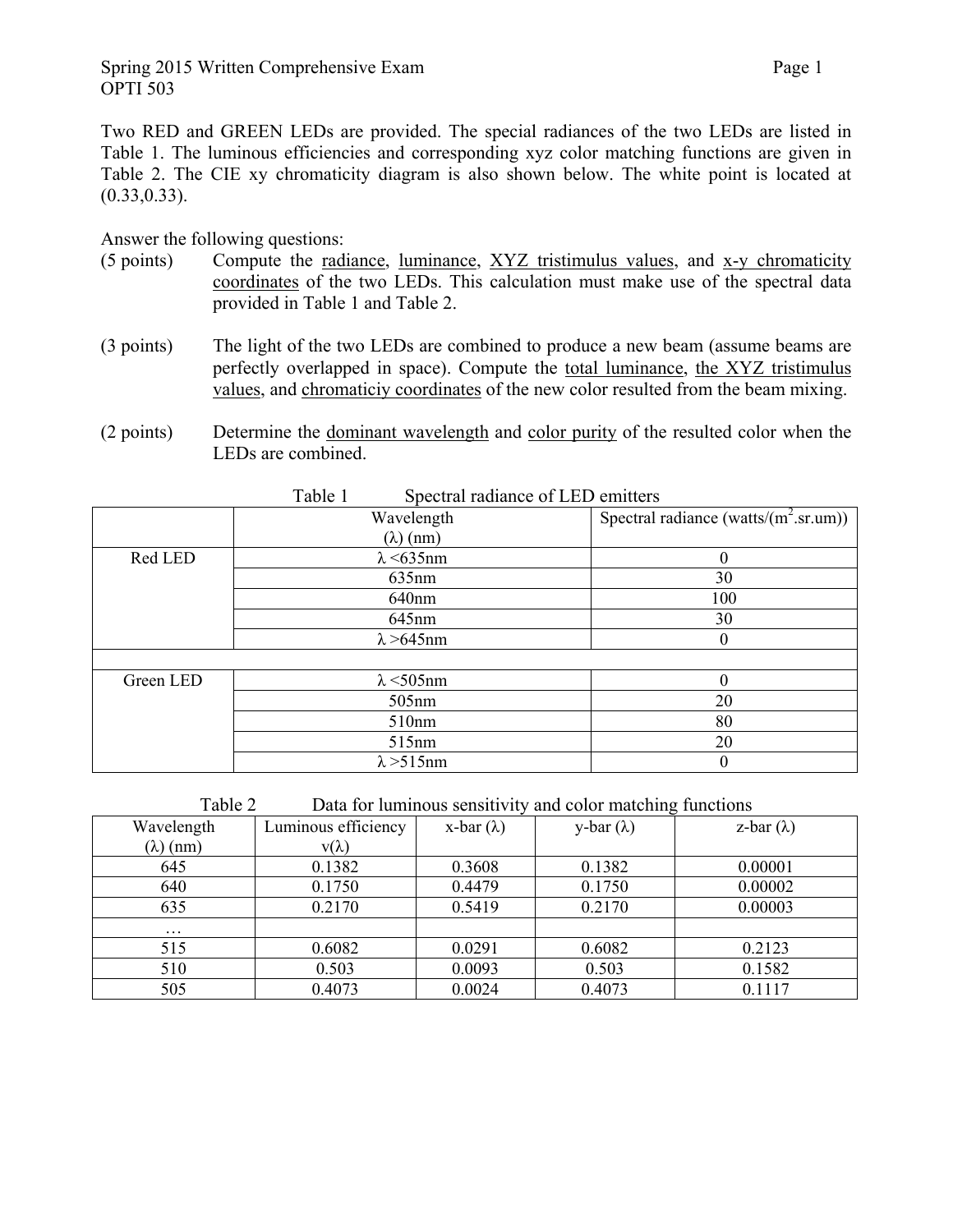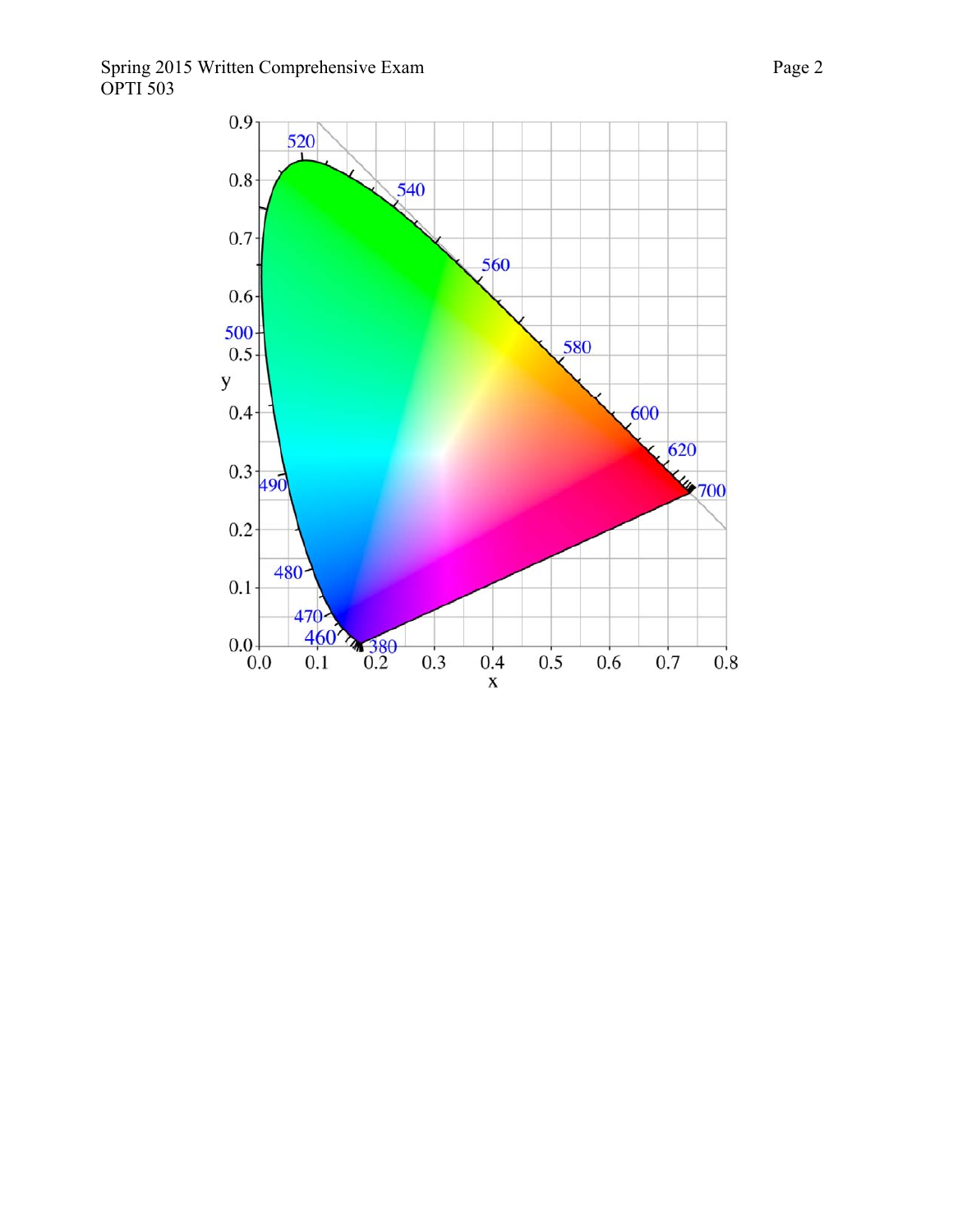

The photograph above was taken using a classical slit grating illuminated by a white-light point source. Observation is made in the Fraunhofer region of the grating.

a.) (5pts) Label the diffraction orders with respect to *m* representing the integer number of waves of OPD between adjacent slits. That is, label *m* as a positive, negative or zero-value integer above each diffracted order. The sign convention is ambiguous from the figure, so you may choose a convenient convention.

b.) (3pts) Explain the orientation of the colors you see in the diagram. Provide any relevant equations to justify your reasoning.

c.) (2pts) Assuming that the size of the point source is much smaller that the Fraunhofer diffraction limit, so that the source size does not influence the size of the spot in the Fraunhofer region, approximately how many periods of the grating are illuminated by the source?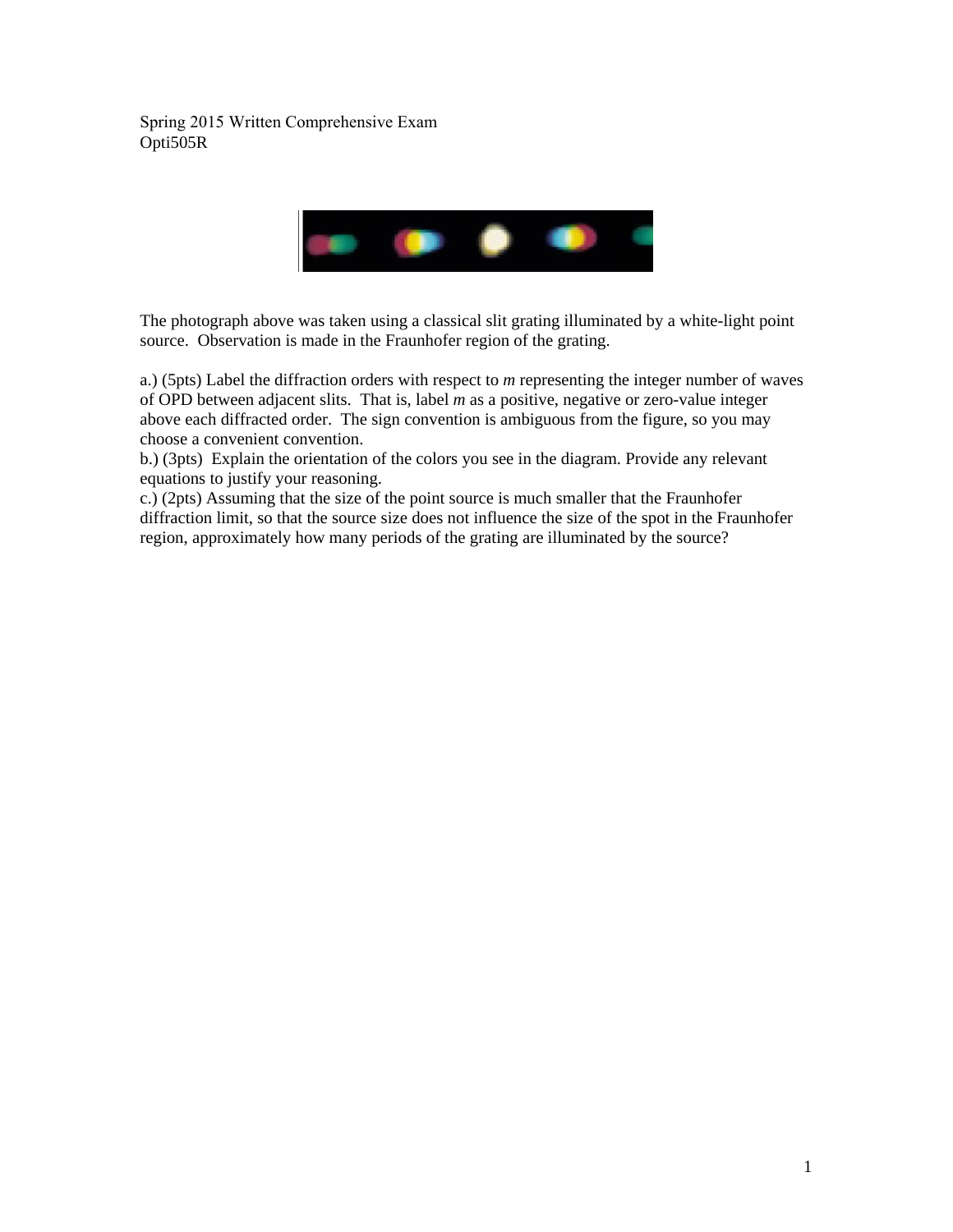## **Spring 2015 Comprehensive Exam OPTI 507**

Consider an exciton in a first-class dipole allowed semiconductor, such as GaAs. The exciton wave function is a product of two factors, one describing the relative electronhole motion and the other the electron-hole pair's center-of-mass motion. Write down the time-independent Schrödinger equation of the center-of-mass wave function, the solution to the equation (omit normalization factors, they are not requested here), and find the center-of-mass energy (in unit of eV) for an exciton with a center-of-mass wave vector of 8  $\mu$ m<sup>-1</sup> (the electron and hole masses are  $m_e = 0.067 m_0$  and  $m_h = 0.1 m_0$ ).

(You may use  $\hbar^2 / m_0 = 7.62 \text{ eV } \text{\AA}^2$ .)

(10 points)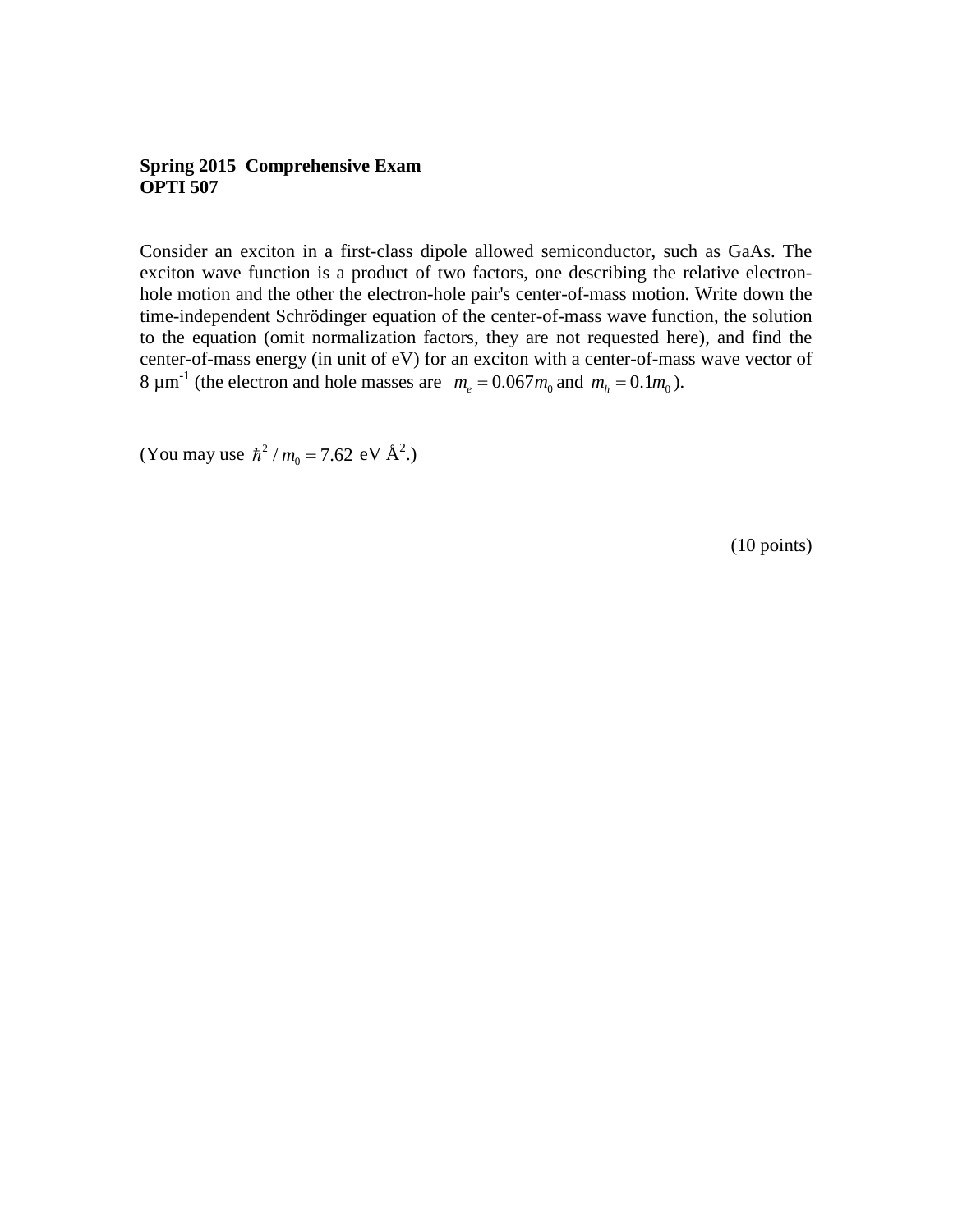Consider a particle of mass  $m$  trapped in a 2-dimensional simple harmonic oscillator potential well given by  $V(x, y)$ . There is no force acting on the particle in the z direction. The potential well is characterized in the usual way, with oscillation frequencies  $\omega_x$  and  $\omega_y$  in the x and y directions, respectively. In this problem,  $\omega_x = \omega_y$ . The solutions to the time-independent Schrödinger equation may be written as the product state  $\psi_{m,n}(x, y) = \psi_m(x) \cdot \psi_n(y)$ . For example, the state  $\psi_{10}(x,y) = a_{10} \cdot x \cdot e^{-(x^2+y^2)/(2\sigma^2)}$ , where  $\sigma$  is a constant and  $a_{10}$  is the normalization coefficient.

a. (2 pts) Write an expression for the energy eigenvalues  $E_{m,n}$  in terms of the quantities defined above.

Now assume the particle is in the following superposition state:

$$
\phi(x,y) = \frac{1}{\sqrt{2}}(\psi_{01} + i\psi_{10})
$$
\n(1)

**b.** (1.5 pts) Is  $\phi(x, y)$  an eigenstate of the energy operator? Please show your work to justify your answer, or explain your reasoning.

c. (5 pts) The operator for the z-component of angular momentum is given by  $\hat{L}_z = \hat{x}\hat{p}_y - \hat{y}\hat{p}_x$ . Show that  $\phi(x, y)$  is an eigenstate of  $\hat{L}_z$  and determine the eigenvalue.

d. (1.5 pts) Is it possible to simultaneously determine both the exact energy and the  $z$ component of angular momentum of the particle in state  $\phi(x, y)$ ? Justify you answer.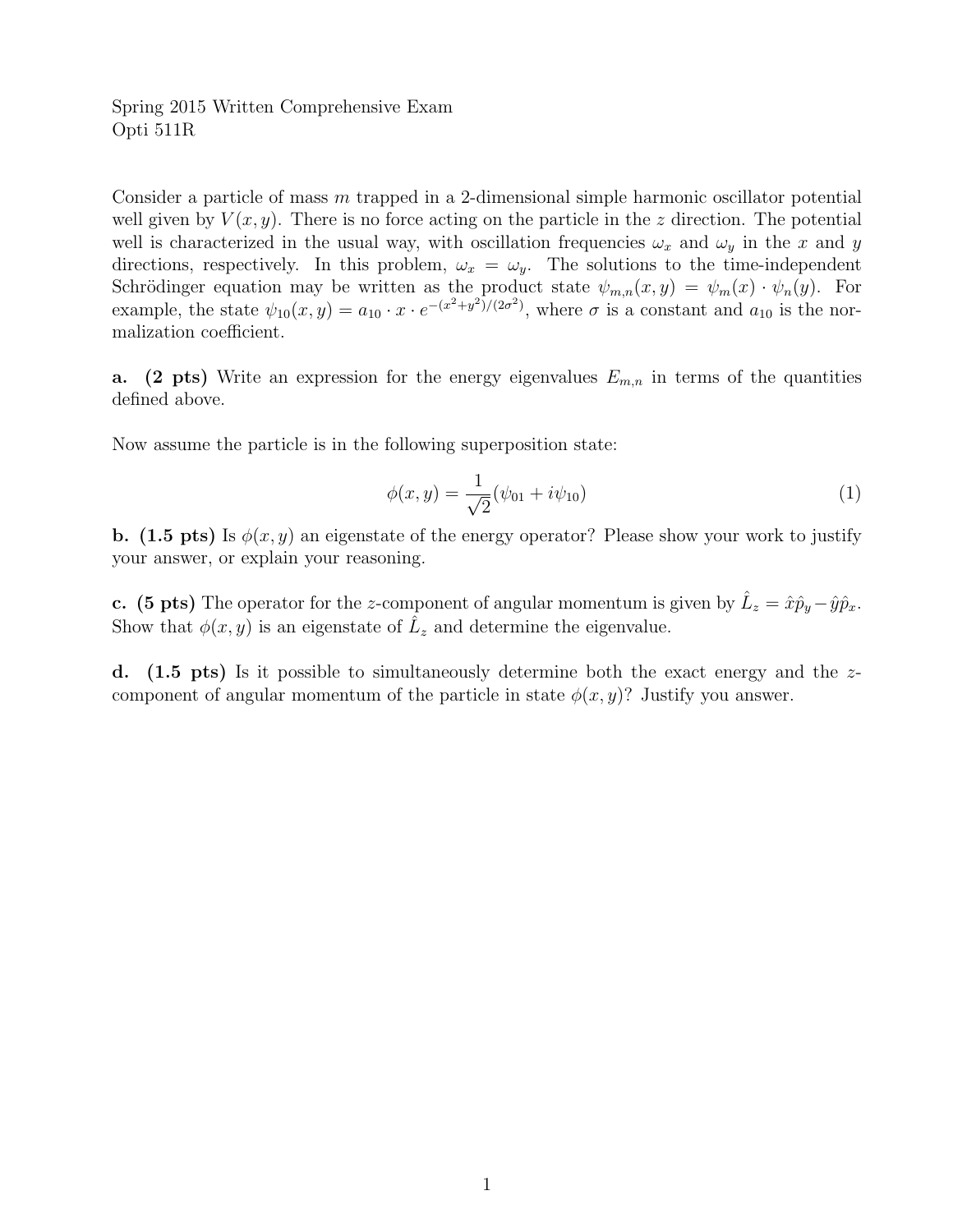Spring 2015 Written Comprehensive Examination OPTI 537

Answer the following questions related to solid-state physics and semiconductor detectors. All parts weighted as indicated.

(a) (10%) Write the expression that defines the relationship between the direct  $(R = |a + mb + b|)$ n**c**) and reciprocal (**G** = o**A** + p**B** + q**C**) lattice vectors for a perfect crystal. Define all terms.

(b) (10%) Explain what is meant by the  $1<sup>st</sup>$  Brillouin zone, and write an expression for its volume for a cubic lattice with primitive direct lattice constants  $a = b = c = 5 \text{ Å}.$ 

(c) (20%) If a macroscopic crystal of the lattice structures in (b) above has dimensions of .5 mm

x .5 mm x 1 mm in the  $\ddot{\bm{\omega}}$ ,  $\ddot{\bm{\theta}}$ , and  $\ddot{\bm{\sigma}}$  directions (which correspond to the x, y, and z directions, respectively), and we invoke Bloch's theorem and Born-Von Karman boundary conditions, what is the spacing between the allowed  $k_x$ ,  $k_y$ , and  $k_z$  states? (Express your answer in the customary units of  $cm^{-1}$ ).

(d) (10%) How many electrons fit inside a single band in the  $1<sup>st</sup>$  Brillouin zone of this crystal?

(e) (20%) Then consider a 2D square lattice with primitive lattice constants  $a = b = 5 \text{ Å}$ . Use the Ewald sphere construction to work out how many allowed elastic reflections (**kout**) there are if light has an incident **k** vector (in units of  $A^{-1}$ )

$$
\mathbf{k}_{inc} = \frac{3\pi}{5}\ddot{\mathbf{A}} + \frac{\pi}{5}\ddot{\mathbf{B}}
$$

where  $\ddot{A}$  and  $\ddot{B}$  are the unit vectors in reciprocal space corresponding to directions  $\ddot{\bm{x}}$  and  $\ddot{B}$  in real space.

(f) (20%) Make a sketch of the basic structure of a CCD that shows how charge is stored following light absorption, and make a second diagram that explains how all of the data is read out from a 2D CCD imaging detector. Indicate the slow and fast clocks and where conversion to a voltage occurs.

(g) (10%) What charge transfer efficiency is required for a  $2K \times 2K$  CCD (remember that the symbol K generally stands for 1024 in detector/electronics contexts) read out on a single edge if in the **worst case** 90% of the original charge in a pixel is to be retained when the read out process is complete?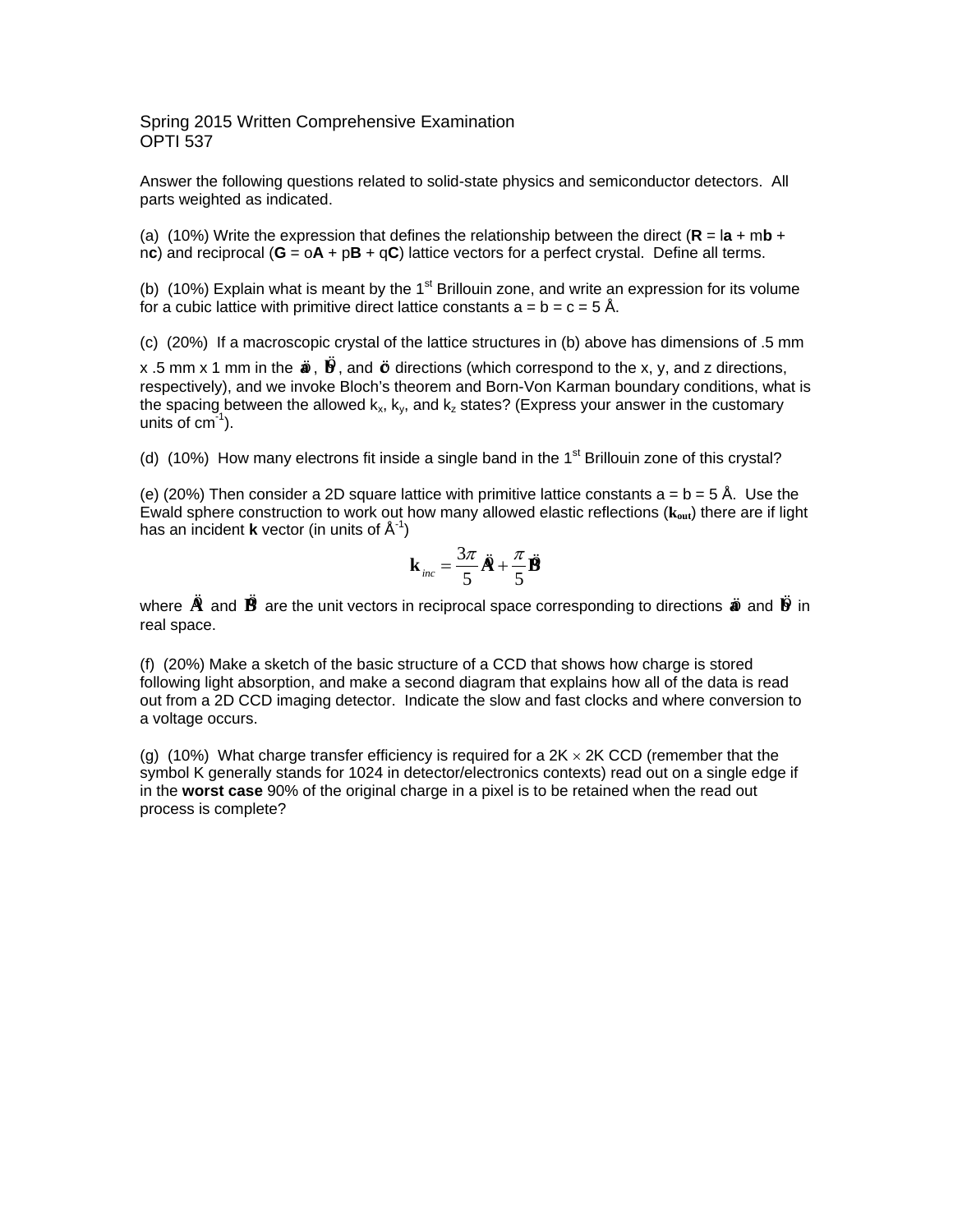Consider a particle of mass  $m$  trapped in a 2-dimensional simple harmonic oscillator potential well given by  $V(x, y)$ . There is no force acting on the particle in the z direction. The potential well is characterized in the usual way, with oscillation frequencies  $\omega_x$  and  $\omega_y$  in the x and y directions, respectively. In this problem,  $\omega_x = \omega_y$ . The solutions to the time-independent Schrödinger equation may be written as the product state  $\psi_{m,n}(x, y) = \psi_m(x) \cdot \psi_n(y)$ . For example, the state  $\psi_{10}(x,y) = a_{10} \cdot x \cdot e^{-(x^2+y^2)/(2\sigma^2)}$ , where  $\sigma$  is a constant and  $a_{10}$  is the normalization coefficient.

a. (2 pts) Write an expression for the energy eigenvalues  $E_{m,n}$  in terms of the quantities defined above.

Now assume the particle is in the following superposition state:

$$
\phi(x,y) = \frac{1}{\sqrt{2}}(\psi_{01} + i\psi_{10})
$$
\n(1)

**b.** (1.5 pts) Is  $\phi(x, y)$  an eigenstate of the energy operator? Please show your work to justify your answer, or explain your reasoning.

c. (5 pts) The operator for the z-component of angular momentum is given by  $\hat{L}_z = \hat{x}\hat{p}_y - \hat{y}\hat{p}_x$ . Show that  $\phi(x, y)$  is an eigenstate of  $\hat{L}_z$  and determine the eigenvalue.

d. (1.5 pts) Is it possible to simultaneously determine both the exact energy and the  $z$ component of angular momentum of the particle in state  $\phi(x, y)$ ? Justify you answer.